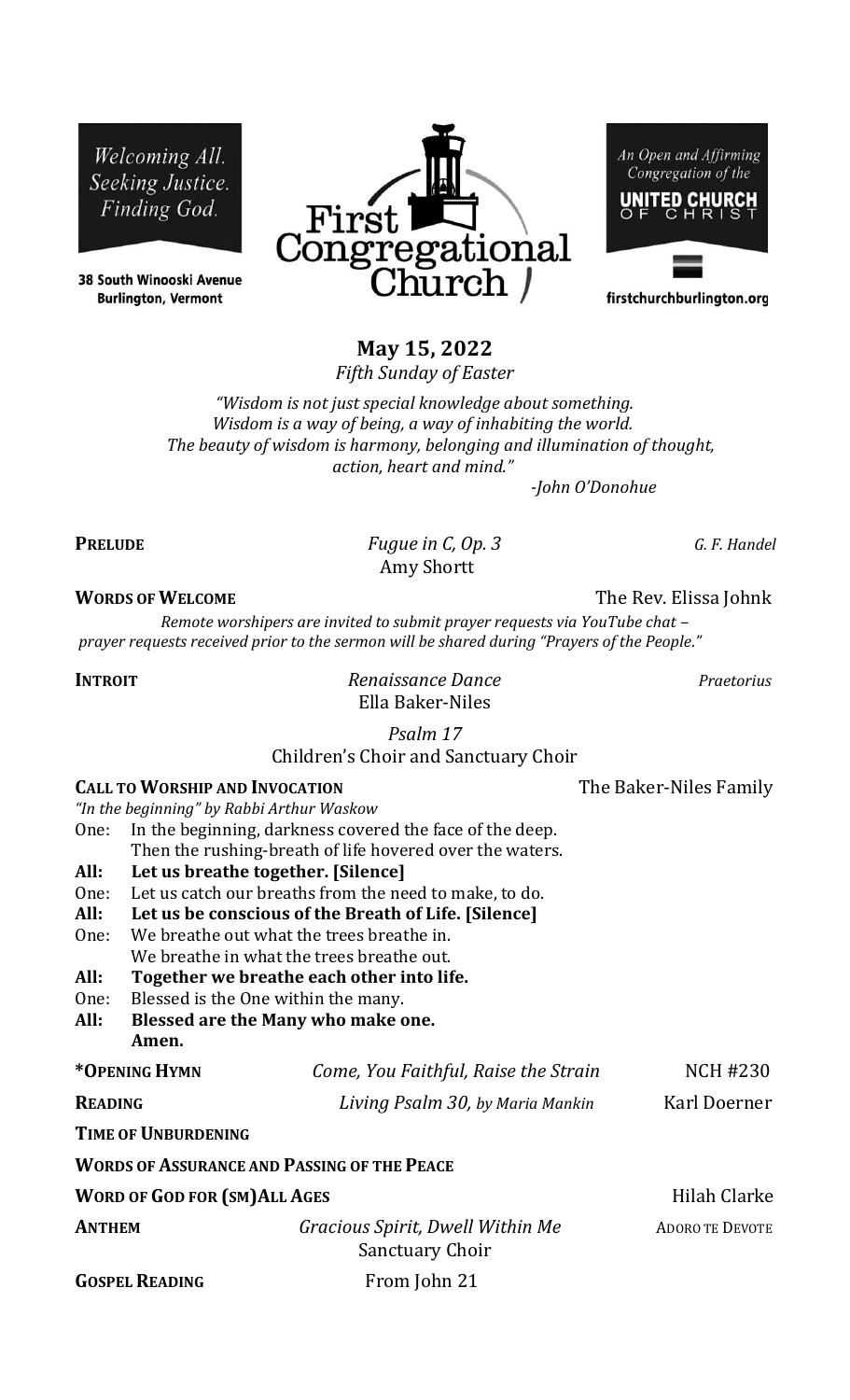#### **SERMON**

### **\*HYMN OF THANKSGIVING** *You Walk along Our Shoreline* NCH #504

#### **PRAYERS OF THE PEOPLE**

*This week's "Celebrations & Prayer's" list is available for you on the front page of our website – and among the links under the title of the YouTube live stream throughout this morning's live stream of the worship service.*

PASTORAL PRAYER

SILENT PRAYER

LORD'S PRAYER

**Our Father, who art in heaven, hallowed be thy name. Thy kingdom come, Thy will be done on earth as it is in heaven. Give us this day our daily bread, and forgive us our debts as we forgive our debtors, and lead us not into temptation but deliver us from evil. For thine is the kingdom, and the power, and the glory forever. Amen.**

### **CALL TO THE OFFERING**

**OFFERTORY** *Prelude in Classic Style Young*

*You are invited to offer your monetary gifts online using this link:<https://bit.ly/fccbonlinegiving> (also under the video title on YouTube) or by texting FCCBUCC to 73256 - or mail a check payable to: First Congregational Church at 38 South Winooski Avenue, Burlington, VT 05401*

### **\*DOXOLOGY** #780 NCH

*Praise God from whom all blessings flow; Praise God, all creatures here below; Praise God above ye heavenly host; Creator, Christ and Holy Ghost. Amen.*

#### **\*PRAYER OF DEDICATION**

**\*CLOSING HYMN** *Now the Green Blade Rises* NCH #238

#### **\*BIDDING TO MISSION** *by Gordan McKeeman*

One: As we prepare to leave this sacred space where we have worshipped together, let us return to our work enlivened and renewed... This celebration need not cease.

- **All: It can echo in our lives, in our words, in our deeds, in our moods, in our dreams.**
- One: Carry the spirit of this gathering with you wherever you may go. Be a blessing in your going out and your coming in.

# **\*BENEDICTION**

**POSTLUDE** *Fuga Buxtehude Those who are observing physical distancing are encouraged to leave immediately following the benediction. Those who are not are encouraged to stay for a portion of the postlude to facilitate their departure.*

\**Please stand as you are able, in body or in spirit.*

- **Virtual Fellowship**: Worship is followed by Fellowship outside at First Church and remotely on **ZOOM** - the link is[: https://bit.ly/sundayfellowship](https://bit.ly/sundayfellowship) OR- Phone in: 1-301-715-8592. When prompted, enter 591-074-317#
- **Vision Gathering on Zoom**  This morning's Vision Gathering on Zoom only is planned for conversation about preliminary vision proposals – due next Sunday May 22. Please use the "Fellowship Zoom link" above and join in any time prior to 11:30 when the conversation will focus on vision proposals.